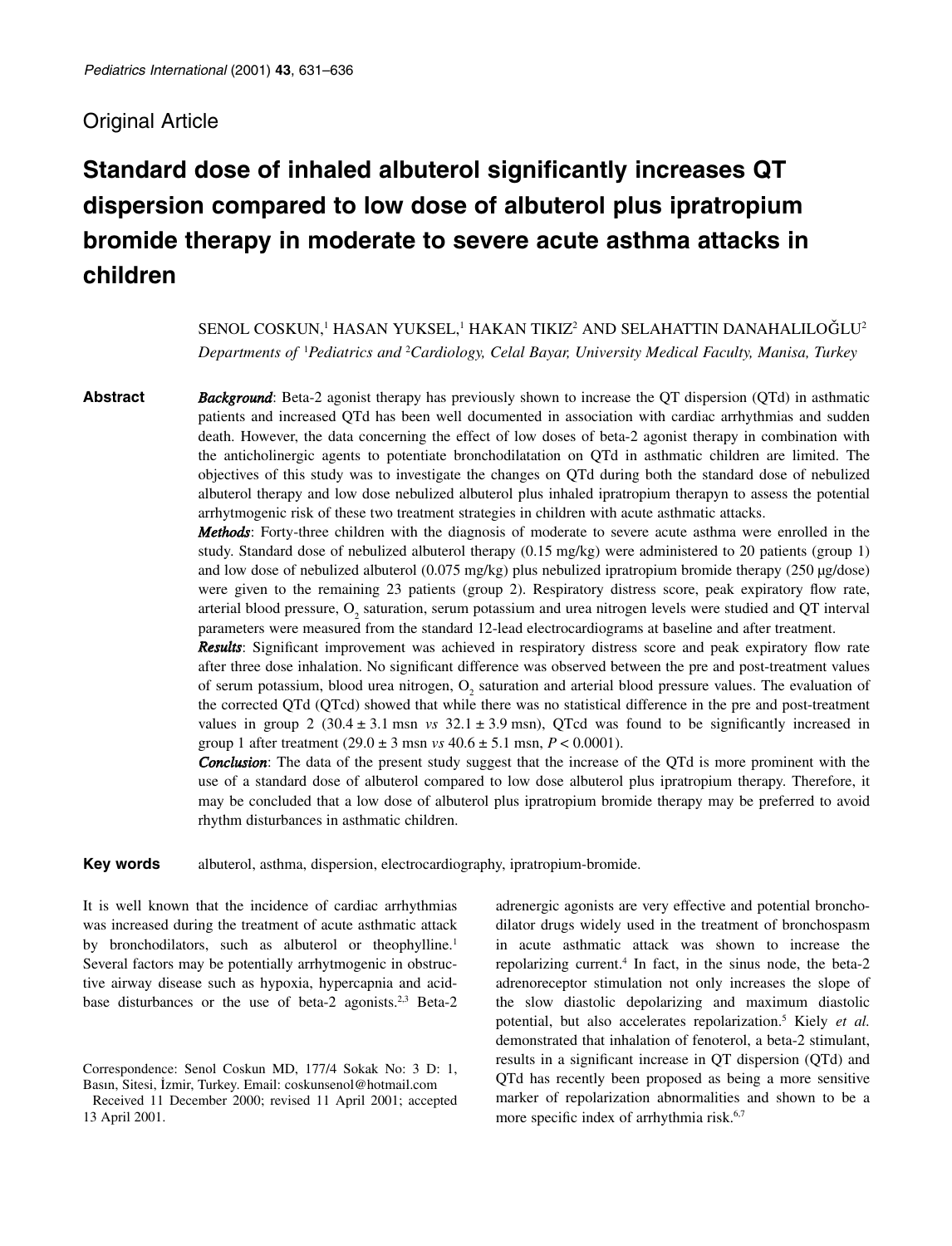Albuterol is a selective beta-2 agonist and provides bronchodilation by an inhalation route in the diagnosis and treatment of asthma.8 In a previous study evaluating the cardiotoxic effects of continuous inhaled albuterol for bronchospasm in infants and children, Katz *et al*. reported that no significant evidence of cardiotoxicity was observed.<sup>9</sup> However, in another study, inhaled short acting beta-2 agonists were claimed to cause hyperexcitablity in the conduction system.10 High dose continuous inhaled albuterol therapy was determined as a cause of tachycardia.<sup>11</sup> Also many studies have linked inhaled beta agonist usage with an increased risk of death from asthma.12–14

Ipratropium bromide is an anticholinergic aerosol used as a bronchodilator in the treatment of reversible airway disease.15 When used concomitantly, it increases the effect and the duration for bronchodilation of albuterol.16 Ipratropium bromide has no significant effect on cardiac vagal tone while producing an improvement on pulmonary function.<sup>17</sup>

As mentioned above, although beta-2 agonists therapy have previously shown to increase the QTd in asthmatic patients, the data regarding the effect of low doses of beta-2 agonist therapy or in combination of this therapy with the anticholinergic agents on QTd in asthmatic children are limited.10,16 The aim of the present study is to investigate the changes on the corrected QTd (QTcd) both during the standard dose of nebulized albuterol therapy and low dose nebulized albuterol plus nebulized ipratropium bromide therapy to assess the potential arrhytmogenic risk of these two treatment strategies.

#### **Methods**

# *Subjects*

Fourty-three children with moderate or severe acute asthma attacks were included in the study. The patients had been diagnosed as having asthma as they had experienced the following features: recurrent wheezing attack, positive family history for asthma or atopy, high serum IgE level, positive serum specific IgE results (Phadiatop CAP, Pharmacia, Uppsala, Sweden) and having an increase of 15% or higher on peak expiratory flow rate (PEF) value after nebulized albuterol.8 Table 1 shows demographic and clinical characteristics of subjects.

# *Study design and protocol*

We conducted a blind, randomized and prospective study design in which the patient and physicians were masked to the treatment strategy. The protocol was approved by the Institutional Ethic Committee and informed consent was

|  |  | <b>Table 1</b> Clinical characteristics of both groups of patients |  |  |  |  |  |
|--|--|--------------------------------------------------------------------|--|--|--|--|--|
|--|--|--------------------------------------------------------------------|--|--|--|--|--|

|                  | Group 1<br>$(n = 20)$ | Group 2<br>$(n = 23)$ |  |
|------------------|-----------------------|-----------------------|--|
| Age (year)       | $6.4 \pm 2.5$         | $7.6 \pm 3.4$         |  |
| Female/Male      | 1.2                   | 0.8                   |  |
| Moderate AA      | 17                    | 19                    |  |
| Severe AA        | 3                     | 4                     |  |
| Positive FH      | A11                   | A11                   |  |
| High serum IgE   | A11                   | A11                   |  |
| Positive sp.-IgE | All                   | All                   |  |
|                  |                       |                       |  |

Group 1, patients nebulized standard dose albuterol; Group 2, patients nebulized low dose albuterol plus nebulized ipratropium bromide; AA, acute asthma attack; FH, family history of asthma and/or atopy; IgE, immunoglobulin E; Sp-IgE, specific IgE.

obtained from parents. The study was carried out at the pediatric emergency department.

At admission, the attacks of subjects were classified as moderate or severe due to consensus report depending on respiratory rate, heart rate,  $O<sub>2</sub>$  saturation and PEF value.<sup>8</sup> The patients were divided into two groups by using a simple randomization procedure. In this procedure, they had been numbered and enrolled into group 1 and group 2 sequentually. Standard dose nebulized albuterol (0.15 mg/kg, maximum 2.5 mg) was administered to group 1 and, then with an interval of 20 min 0.1 mg/kg albuterol was repeated twice. There were 20 children (nine male, 11 female; age range: 4–13, mean age:  $6.4 \pm 2.5$ ) in group 1 and three of them had severe asthma. The remaining children in this group had moderate asthma. The combination of low dose nebulized albuterol (0.075 mg/kg, maximum 2.5 mg) and nebulized ipratropium bromide (250 µg) were given to group 2 and the doses were repeated as in group 1. In group 2, there were 23 children (13 male, 10 female; age range: 4–15, mean age:  $7.6 \pm 3.4$ ), four with severe asthma and the remaining with moderate asthma.

Children with established cardiac and renal disease who had received treatment by a bronchodilator within the last 15 days or who were given systemic corticosteroids in the last 30 days were excluded from the study. The clinical characteristics of the cases were shown on Table 1. Heart rate, arterial blood pressure, standard 12-lead electrocardiogram (ECG), O<sub>2</sub> saturation, respiratory distress scoring and PEF were studied in all cases at baseline and also 15 min later after the third inhalation of albuterol. Children with acute asthma were followed by hospitalization.

#### *QT interval measurements*

All the QT interval measurements were performed from the 12-lead standard ECG recorded at a paper speed of 50 mm/s. The QT intervals were measured from the beginning of the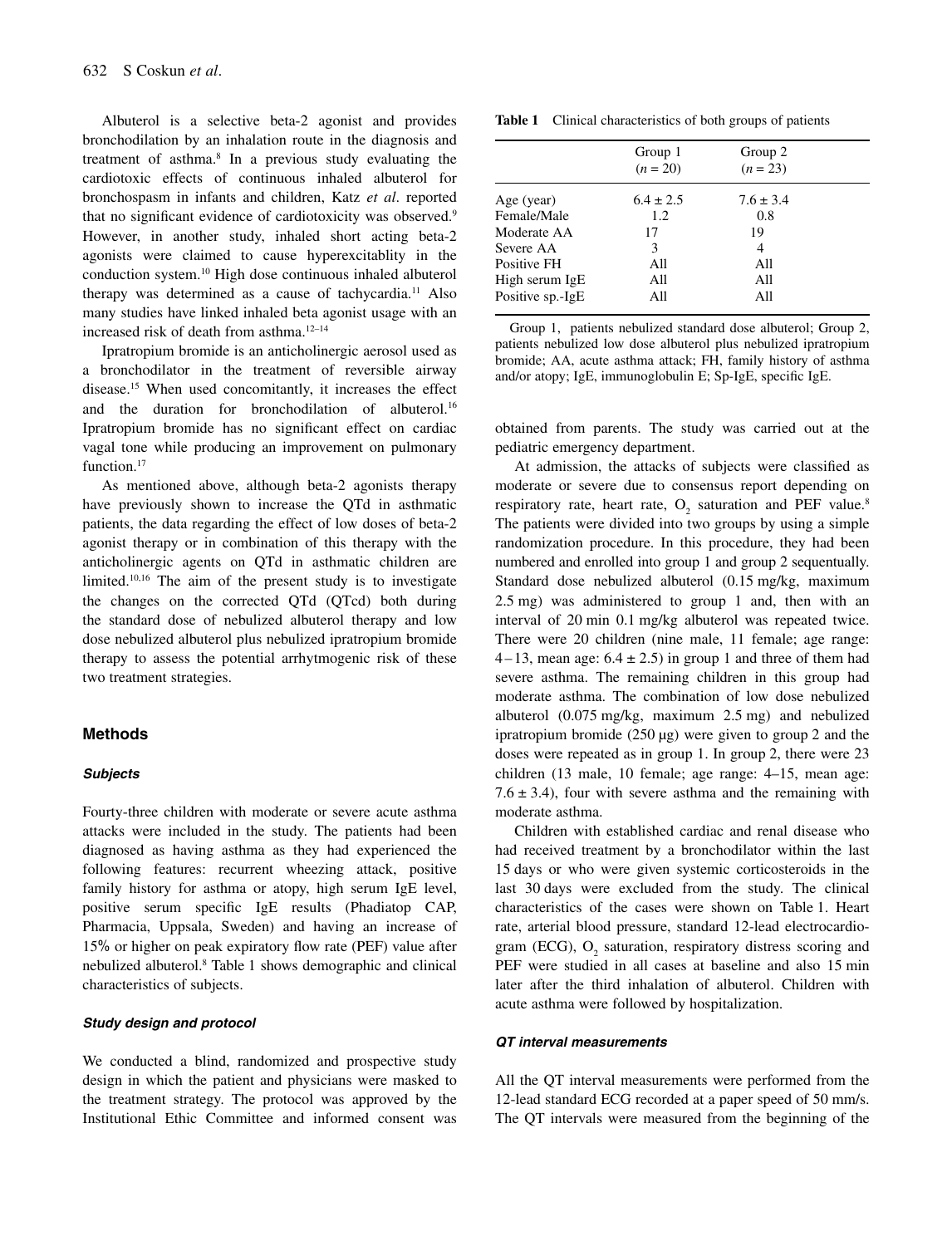| Score       |                 |            |              |          |            |           |  |  |
|-------------|-----------------|------------|--------------|----------|------------|-----------|--|--|
| Finding     |                 |            |              |          |            |           |  |  |
| Cyanosis    | Absent          | Present    |              |          |            |           |  |  |
| NF          | Absent          | Present    |              |          |            | -         |  |  |
| Retractions | Suprasternal    | $+$ low IC | $+$ upper IC |          |            |           |  |  |
| Oscultation | <b>Sibilans</b> | + wheezing | + moderate   | + severe | + decrease | No        |  |  |
|             | ST              | FO         | EP           | EP       | in RS      | <b>RS</b> |  |  |

**Table 2** Respiratory distress scores in acute asthma attack

NF, nasal flaring; ST, with steteschop; IC, intercostal; FO, from outside; EP, prolongation of expirium; RS, respiration sound.

inscription of the complex consisting of Q, R and S waves (QRS) to the point at which the repolarization of the ventricles (T wave) returned to the isoelectric line from the three consecutive beats. If an undulating deflection that follows the T wave (U wave) was present, the termination of the T wave was defined as the nadir between the T and U waves. Leads where the T wave ends or T wave morphology could not be clearly observed were excluded from analysis. The PR segment was taken as the baseline to solve the difficulty in identifying the end of the T wave in the presence of the segment between the end of the S wave and the beginning of the T wave (ST) abnormalities. A minimum of nine ECG leads (mean 10.2) was analyzed. The ECG's with fewer than eight measurable leads were excluded from the study.

The QTd was calculated as the difference between the longest (QTmax) and the shortest QT (QTmin) intervals recorded. The QT interval was corrected (QTc) for the heart rate by using Bazett's formula (QTc=QT/square root of  $R - R$  interval in seconds).<sup>18</sup> The QTcd was defined as the difference between the maximum and the minimum QTc for a given heart rate.

#### *Intraobserver variability in measurements of QTd*

Intraobserver variability in measurements of QTd was determined from blind, repeat interpretation of 15 randomly selected ECG. The mean difference between the first and second measurements of the same observer was  $9.4 \pm 4.2$  msn and linear regression analysis yielded minimal intraobserver variation with a correlation coefficient of  $0.92$  ( $P < 0.0005$ ).

# *Oxygen saturation, respiratory distress scoring and PEF measurements*

The O<sub>2</sub> saturation was calculated at baseline conditions and at the follow-up period after the treatment by a pulse oxymeter (Nellcor NPB-195; Nellcor Puriton Bennet, Pleasanton, USA). Respiratory distress was scored at baseline and after the treatment according to the criteria as shown in Table 2. This score was adapted from Bierman *et al*. which has been previously used in childhood asthma.19 The PEF values were also measured and calculated as the percentage of normal values recorded for every patient before by using a flowmeter (Mini-Wright, Clement Clerk, London, UK).

#### *Statistics*

Data are expressed as mean  $\pm$  SD. The relation between the continuous variables was evaluated by using paired and unpaired Student's *t*-test. The SPSS statistical software package program (version 9.0) was used to perform all statistical calculations. A  $P$ -value  $\lt$  0.05 was considered significant.

# **Results**

There was no statistically significant difference between two groups in terms of age, sex and severity of asthma (Table 1). Heart rate, arterial blood pressure, serum potassium and urea values were similar in the two groups before and after the treatment. At the end of the treatment, heart rates were increased in both groups, but the difference was not statistically significant (Table 3).

#### *O2 saturation*

The mean O<sub>2</sub> saturation at baseline was similar in each group  $(93.6 \pm 2.9\%$  for group 1 and  $92.9 \pm 3.1\%$  for group 2). At the end of the treatment, these values were increased to 97.6  $\pm$  3.9% and 97.8  $\pm$  2.9%, respectively, and the difference was not significant (Table 4).

#### *Distress scores and PEF*

Respiratory distress scores at baseline were  $7.2 \pm 2.8$  for group 1 and  $6.9 \pm 2.1$  for group 2. These values were measured  $2.3 \pm 0.5$  and  $2.8 \pm 0.6$  after the treatment, respectively, and the difference was not significant (Table 4). The PEF values of group 1 and group 2 were  $68.1 \pm 19.2$  and 69.3  $\pm$  18.9 before treatment and 89.23  $\pm$  18 and 93.6  $\pm$  17.5 after the treatment, respectively. No statistically significant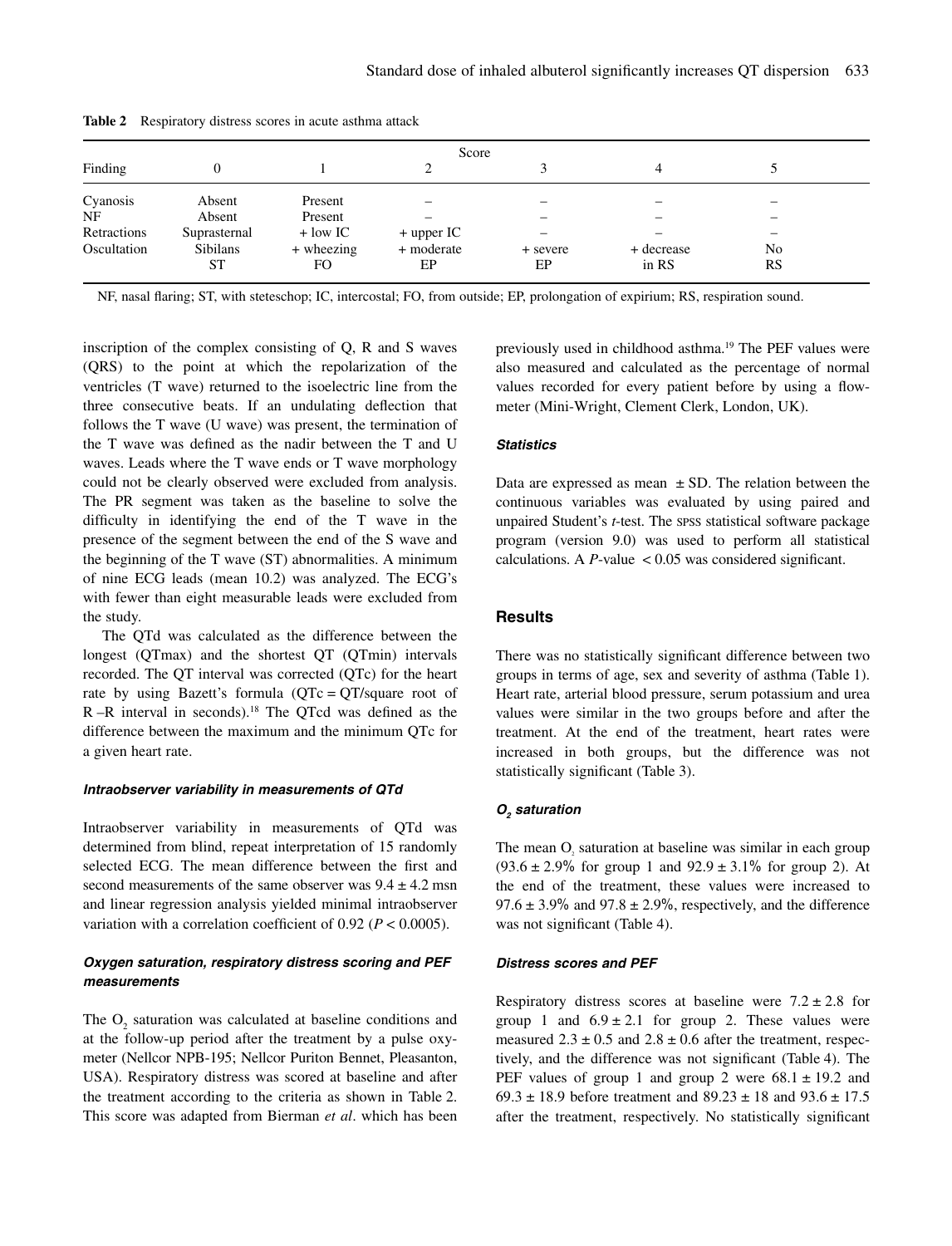|                                   | Group 1         |                |            | Group 2          |                 |             |
|-----------------------------------|-----------------|----------------|------------|------------------|-----------------|-------------|
|                                   | <b>BT</b>       | AT             | P-value    | BT               | AT              | P-value     |
| Systolic blood<br>pressure (mmHg) | $97.7 \pm 13.7$ | $95.2 \pm 16$  | NS.        | $100.7 \pm 10.5$ | $96.4 \pm 11.2$ | NS          |
| Heart rate (beat/min)             | $120 \pm 30.6$  | $134 \pm 2.1$  | <b>NS</b>  | $129 \pm 22.3$   | $140 \pm 23.6$  | NS          |
| Potassium (mg/dL)                 | $4.1 \pm 0.6$   | $3.8 \pm 0.3$  | <b>NS</b>  | $4.2 \pm 0.4$    | $3.7 \pm 0.3$   | NS.         |
| <b>RDS</b>                        | $7.2 \pm 2.8$   | $2.3 \pm 0.5$  | ${}< 0.05$ | $6.9 \pm 2.1$    | $2.8 \pm 0.6$   | ${}_{0.05}$ |
| Urea nitrogen $(mg/dL)$           | $12.0 \pm 3.4$  | $10.2 \pm 2.3$ | NS         | $13.2 \pm 4.4$   | $10.4 \pm 2.3$  | NS.         |

**Table 3** Blood pressure, heart rate, serum potassium and urea nitrogen levels and respiratory distress scores in patients within both groups

Group 1, patients nebulized standard dose albuterol; Group 2, patients nebulized low dose albuterol plus nebulized ipratropium bromide; AT, after treatment; BT, before treatment; NS, not significant; RDS, respiratory distress score.

**Table 4** Respiratory distress scores and percentage oxygen saturations in both groups

|                          | Group 1<br><b>BT</b> | Group 2<br>ВT  | P-value | Group 1<br>AT  | Group 2<br>AT  | $P$ -value |
|--------------------------|----------------------|----------------|---------|----------------|----------------|------------|
| <b>RDS</b>               | $7.2 \pm 2.8$        | $6.9 \pm 2.1$  | NS      | $2.3 \pm 0.5$  | 2,80,6         | <b>NS</b>  |
| Oxygen saturation $(\%)$ | $93.6 \pm 2.9$       | $92.9 \pm 3.1$ | NS      | $97.6 \pm 3.9$ | $97.8 \pm 2.9$ | <b>NS</b>  |

Group 1, patients nebulized standard dose albuterol; Group 2, patients nebulized low dose albuterol plus nebulized ipratropium bromide; AT, after treatment; BT, before treatment; NS*,* not significant; RDS, respiratory distress score.

difference was found between groups (Table 4). However, a significant decrease in respiratory distress score and an increase in PEF values were observed in both groups after the treatment  $(P < 0.05)$  (Table 3).

#### *QT interval measurements*

While no significant difference was observed between the pre and post-treatment values in QTc max, QTc min and QTcd values in group 2, QTc max and QTcd were found to be significantly increased in the standard dose albuterol group at the end of the treatment (from  $367.5 \pm 46.0$  msn to  $399.1 \pm 36.3$  msn,  $P < 0.01$  and from  $29.0 \pm 4.3$  msn to  $40.6 \pm 5.1$  msn,  $P < 0.0001$ , respectively) (Table 5, Fig. 1).

# **Discussion**

It is well documented that due to their excitation effect on the cardiac conduction system, beta-2 agonist agents used in the treatment of acute asthmatic attacks frequently increase the incidence of cardiac arrhythmias.<sup>9,10</sup> Beta-2 agonists were also shown to cause hypoxaemia by decreasing  $PaO<sub>2</sub>$ by increasing blood through poorly ventilated areas of the lung and thereby increasing ventilation/perfusion mismatch.<sup>20,21</sup> The presence of hypoxaemia can also enhance the risk of rhythm disturbances.22 In particular, patients with hypoxaemic

patients may have a subclinical autonomic neuropathy that has been associated with a prolonged QTc interval and risk of ventricular arrhythmias and death.23

The QT interval reflects the total duration of depolarization and repolarization of ventricular muscle. The difference between the maximum and minimum QT interval measured from 12-lead ECG is called QTd. This term is used to describe the heterogeneity of ventricular repolarization and an increase in QTd has been shown to increase the risk of serious arrhythmias and sudden cardiac death.<sup>7,24</sup>

The effect of beta agonists on QTd in patients with chronic obstructive pulmonary disease (COPD) were investigated in a few studies. In one of them, Bremmer *et al.* observed a significant increase in QTc after inhalation of albuterol.25 In another study reported by Kiely *et al*. it was shown that inhalation of fenoterol, a beta-2 stimulant, resulted in a significant increase in QTd.<sup>6</sup> They suggested that the increase in QTd might be relevant in the etilogy of arrhythmias in patients with acute severe asthma where beta agonist therapy and hypoxaemia coexist. Castro *et al*. demonstrated a type of malign arrhythmia in a 27-year-old patient with severe acute asthmatic attack after inhalation of a few doses of albuterol, which resulted in cardiac arrest due to an increase in QTd.26 In the light of these findings, beta-2 agonist therapy might not be considered completely safe in children especially with moderate or severe acute asthmatic attacks. New therapeutic regimens having a lower risk of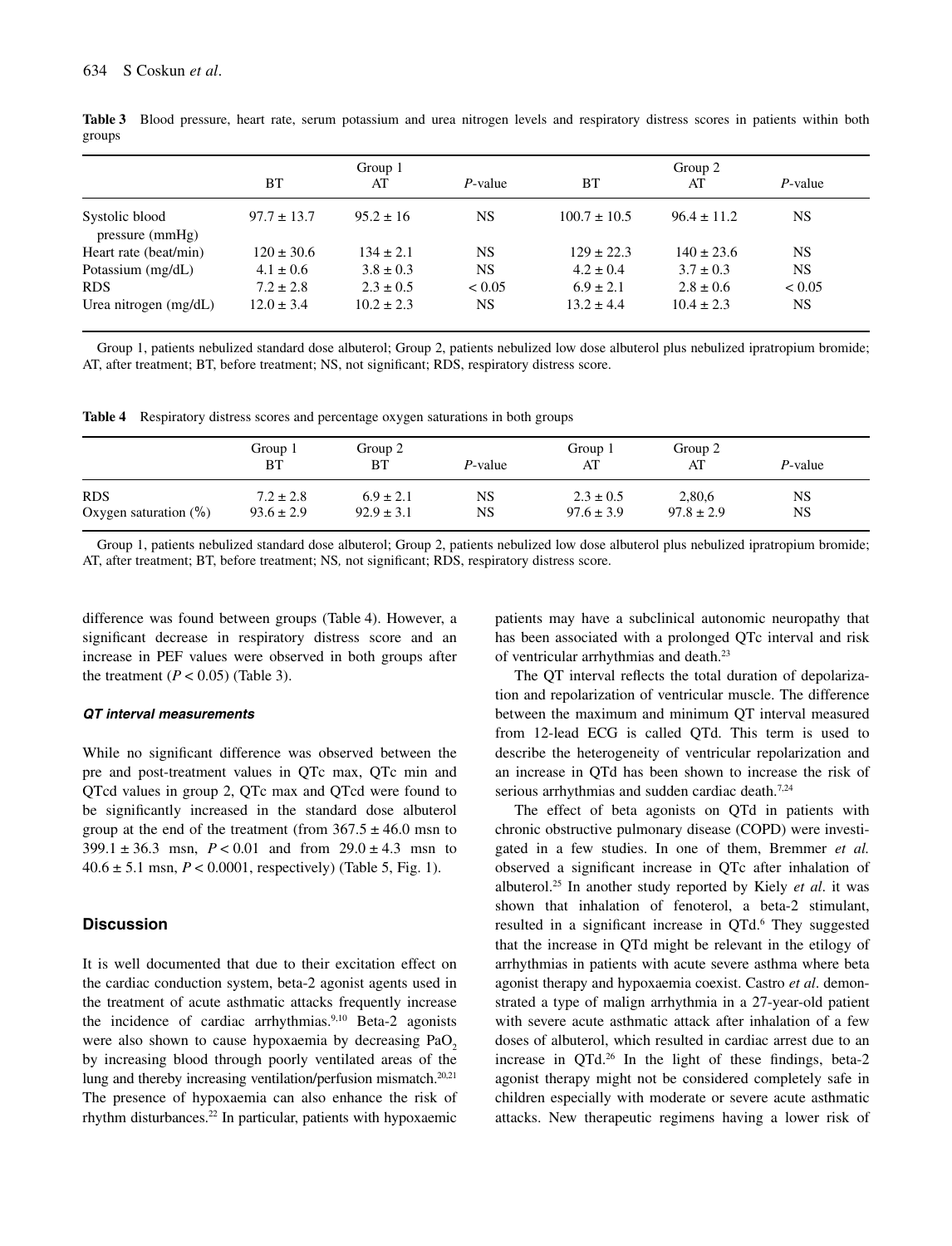|         |               | Pretreatment     | Post-treatment   | $P$ -value |  |
|---------|---------------|------------------|------------------|------------|--|
| Group 1 | HR (beat/min) | $120 \pm 30.6$   | $134 \pm 21.1$   | NS.        |  |
|         | OT max        | $263.4 \pm 32.5$ | $292.2 \pm 32.7$ | 0.007      |  |
|         | OT min        | $235.1 \pm 9.2$  | $251.8 \pm 26.4$ | <b>NS</b>  |  |
|         | QTd           | $30.2 \pm 4$     | $42.9 \pm 5$     | 0.0001     |  |
|         | OTc max       | $367.5 \pm 46.0$ | $399.1 \pm 36.3$ | 0.01       |  |
|         | OTc min       | $337.2 \pm 43.1$ | $360.4 \pm 35.9$ | <b>NS</b>  |  |
|         | OTcd          | $29.0 \pm 4.3$   | $40.6 \pm 5.1$   | 0.0001     |  |
| Group 2 | HR (beat/min) | $129 \pm 22.3$   | $140 \pm 23.6$   | <b>NS</b>  |  |
|         | OT max        | $266.2 \pm 20.4$ | $258.0 \pm 18.3$ | NS.        |  |
|         | OT min        | $242.4 \pm 19.5$ | $239.2 \pm 19.1$ | <b>NS</b>  |  |
|         | OTd           | $23.8 \pm 4.9$   | $21.3 \pm 3.2$   | <b>NS</b>  |  |
|         | OTc max       | $373.8 \pm 21.5$ | $377.1 \pm 22.3$ | <b>NS</b>  |  |
|         | OTc min       | $338.2 \pm 20.6$ | $345.8 \pm 21.5$ | <b>NS</b>  |  |
|         | OTcd          | $30.4 \pm 3.1$   | $32.1 \pm 3.9$   | NS.        |  |

**Table 5** Cardiac output interval parameters (msn) in patients administered standard dose of nebulized albuterol (group 1) and low dose of nebulized albuterol plus nebulized ipratropium bromide (group 2) at baseline and at the end of treatment

HR, heart rate; NS*,* not significant; QTd, cardiac output (QT) dispersion; QTcd, corrected QT dispersion.



**Fig. 1** Comparison of the corrected QT dispersion (QTcd) values in both groups of before and after standard doses of albuterol versus before and after low-dose albuterol plus ipratropium therapy.

cardiac arrhythmia may be more safe. In some previous studies, it was suggested that a combination of anticholinergic with beta-2 agonist therapy could be beneficial in patients with bronchospasm and hypoxia.27,28

Braun *et al*. has proposed that ipratropium bromide may be useful in therapy when beta agonists are contradindicated.29 In a study where the clinical efficacy of high doses of albuterol with low dose albuterol and ipratropium bromide in children were compared, similar improvement was observed with both therapies.<sup>30</sup> There was no finding in medical reviews that ipratropium bromide increases QTd.

To our knowledge this is probably the first study investigating the effect of low and standard doses of beta-2 agonist therapy in combination with an anticholinergic agent on QTcd in asthmatic children with an acute attack. With this study, we aimed to clarify the potential arrhytmogenic risk of these two treatment strategies. The main finding of our study is that while both of the treatment protocol showed similar clinical improvement in children with moderate to severe asthma, the increase of QTd was more evident in the standard dose of albuterol group. This finding is consistent with the finding of Bremmer *et al*. who also observed a significant increase in OTc after albuterol inhalation.<sup>25</sup> We also confirmed that ipratropium bromide has no effect on QTd in patients with moderate to severe asthma. Therefore, low doses of albuterol in combination with ipratropium bromide, to potentiate bronchodilatation and protect cardiac side-effects of albuterol, may be useful as much as standard or high doses of albuterol.

# **Conclusion**

The results of the present study pointed out that standard dose of nebulized albuterol therapy is associated with higher QTd compared to the low dose of nebulized albuterol plus ipratropium bromide therapy. In acute asthmatic patients with hypoxemia, inhaled therapies having less proarrhythmic risk could be chosen. For this reason, low dose of albuterol plus ipratropium bromide therapy may be preferred to avoid rhythm disturbances in acute asthmatic children.

# **References**

1 Sutherland DC, Wilson JD. Theophylline, beta agonist and fatal asthma. *Lancet* 1981; **2**: 988.